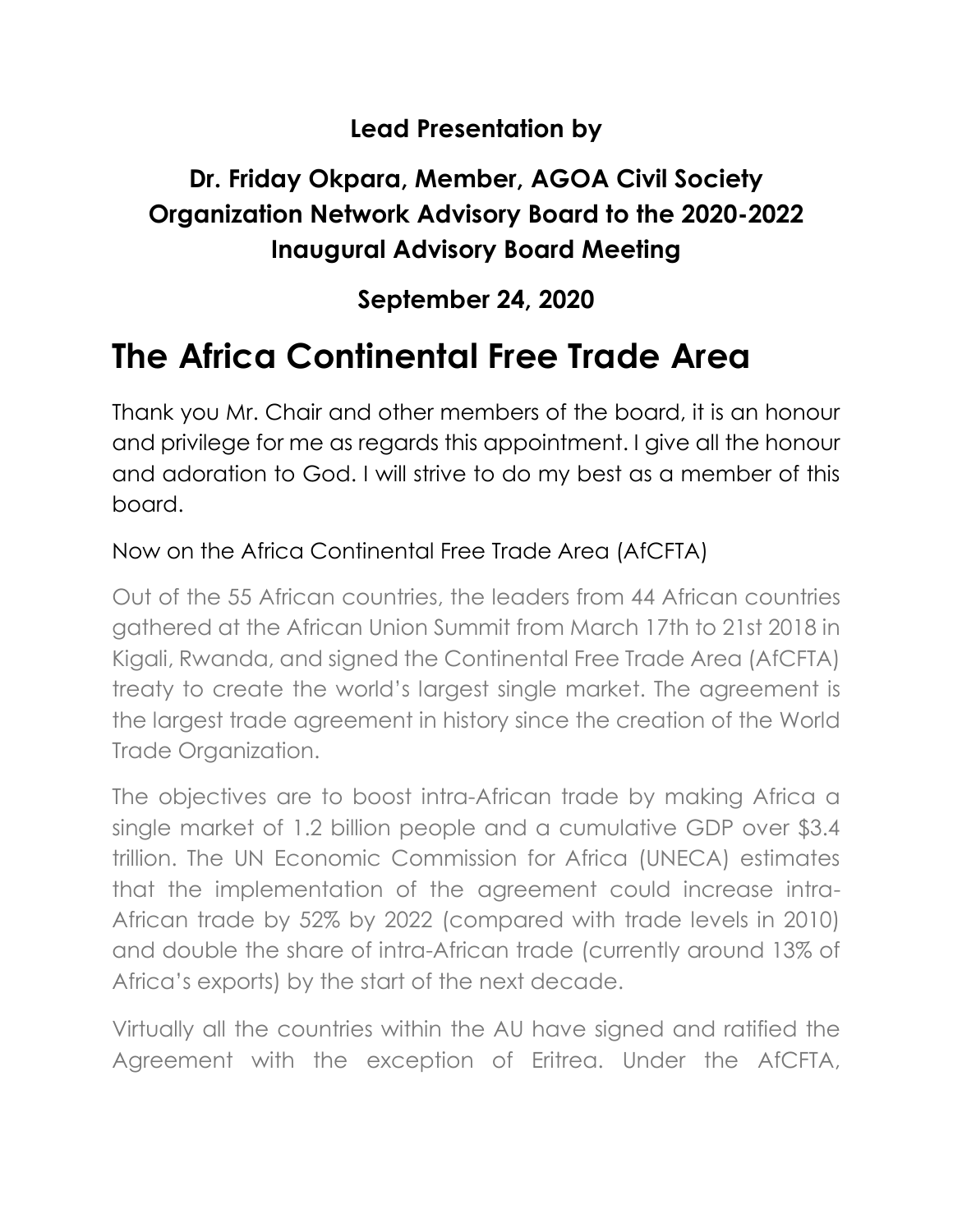governments commit to removing tariffs on 90% of goods produced within the continent.

Accra, Ghana has been chosen as the Headquarters of the AfCFTA. The last AGOA Forum in Abidjan discussed AfCFTA as it relates to AGOA and the US-Africa trade relationship. The US delegates were worried as regards the place of the United States within the AfCFTA Framework. The AU Commissioner of Trade and Industry assured them that they will be carried along.

### **Objectives of the Continental Free Trade Area**

- Establish a single continental market for goods and services, with free movement of business professionals and investments, accelerating the establishment of the Continental Customs Union and the African customs union.
- Expand intra-African trade through better harmonization and coordination of trade liberalization and facilitation across Regional Economic Communities (RECs) and across Africa.
- Resolve the challenges of multiple and overlapping memberships and expedite the integration processes.
- Enhance competitiveness at the industry and enterprise level by exploiting opportunities for scale production, continental market access and better reallocation of resources.

The Benefits and Implications

According to a research paper published by the United Nations Conference on Trade and Development (UNCTAD) in February 2018, the AfCFTA offers many opportunities for sustainable development and economic growth in the African economies. However, not all countries will benefit to the same extent, and the gain of welfare benefits also implicates relevant costs and commitments.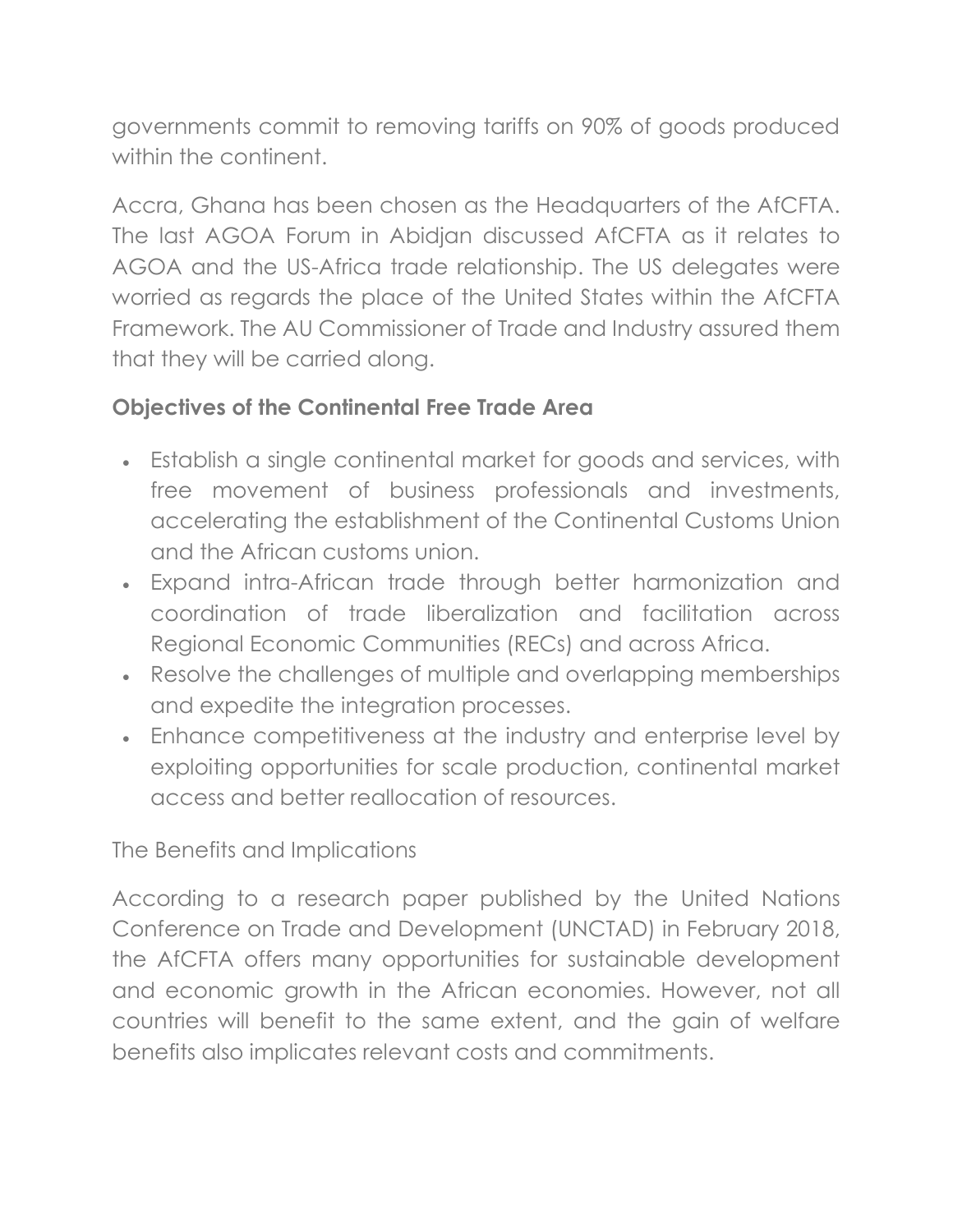Most of the benefits of further trade integration (i.e. welfare benefits from lower import prices, production efficiency and increase in outputs, higher value-added jobs and exports, technological specialization, etc.) will materialize in the long term, while most of the associated costs of adjustment and integration (i.e. loss in trade tariff revenue, local SME's vanishing in front of stronger competition, adjusting unemployment, required investment in infrastructure, political and regulatory reforms, etc.) will be incurred in the short term.

Using the Global Trade Analysis Project (GTAP) computable general equilibrium (CGE) model, UNCTAD has estimated the quantitative effects of the AfCFTA according to 2 long-term scenarios: a full Free Trade Agreement (FTA) and Special Product Categorization (SPC).

A full Free Trade Agreement (FTA) eliminating all tariffs in the AfCFTA could generate welfare gains of US\$ 16.1 billion, at the cost of US\$ 4.1 billion in trade revenue losses (representing 9.1% of current tariff revenues). GDP and employment are expected to grow by 0.97% and 1.17% respectively. Intra-African trade growth is estimated at 33% and the continent's trade deficit is expected to drop by 50.9%.

Special Product Categorization (SPC) permanently exempts sensitive products from liberalization. In a scenario in which the sector with the highest current tariff revenue would be exempted from liberalization, UNCTAD simulations estimate a welfare gain of US\$ 10.7 billion in the long term. Tariff revenue losses are expected at US\$ 3.2 billion (representing 7.2% of current tariff revenues). GDP and employment growth are expected to grow by 0.66% and 0.82% respectively. Intra-African trade is expected to grow by 24%, while, Africa's trade deficit only shrinks by 3.8%.

The African Countries should tackle the huge infrastructure gap in terms of roads, rail-lines, electricity, seaports and airports. There are no linkages between the African countries by air, road or rail-lines. The